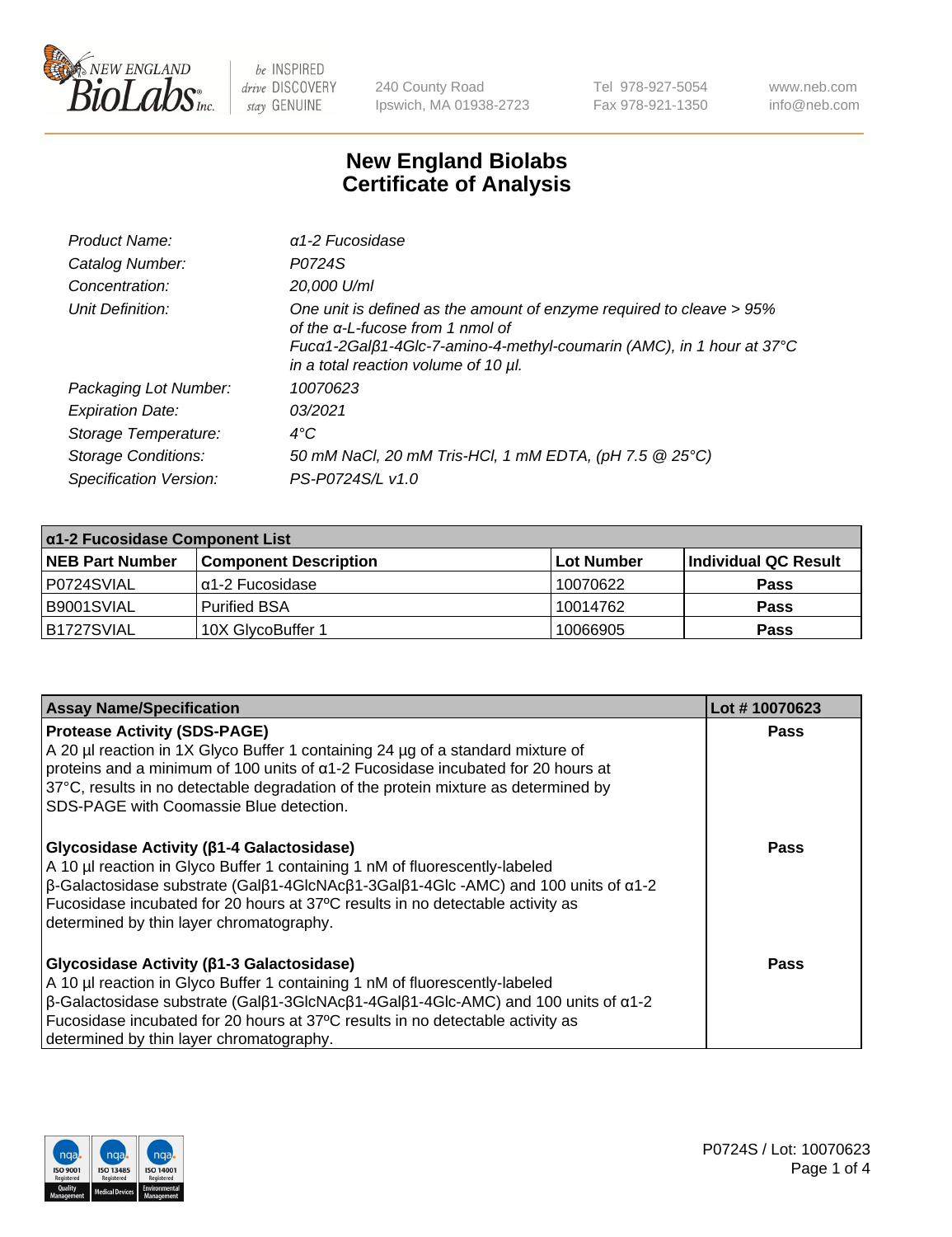

240 County Road Ipswich, MA 01938-2723 Tel 978-927-5054 Fax 978-921-1350

www.neb.com info@neb.com

| <b>Assay Name/Specification</b>                                                                                                                                                                                                                                                                                                                                     | Lot #10070623 |
|---------------------------------------------------------------------------------------------------------------------------------------------------------------------------------------------------------------------------------------------------------------------------------------------------------------------------------------------------------------------|---------------|
| Glycosidase Activity (β-Xylosidase)<br>A 10 µl reaction in Glyco Buffer 1 containing 1 nM of fluorescently-labeled<br>$\beta$ -Xylosidase substrate (Xylβ1-4Xylβ1-4Xylβ1-4Xyl-AMC) and 100 units of $\alpha$ 1-2<br>Fucosidase incubated for 20 hours at 37°C results in no detectable activity as<br>determined by thin layer chromatography.                      | <b>Pass</b>   |
| Glycosidase Activity (β-N-Acetylglucosaminidase)<br>A 10 µl reaction in Glyco Buffer 1 containing 1 nM of fluorescently-labeled<br>β-N-Acetylglucosaminidase substrate (GlcNAcβ1-4GlcNAcβ1-4GlcNAc-AMC) and 100 units<br>of $\alpha$ 1-2 Fucosidase incubated for 20 hours at 37°C results in no detectable activity<br>as determined by thin layer chromatography. | <b>Pass</b>   |
| Glycosidase Activity (Endo F1, F2, H)<br>A 10 µl reaction in Glyco Buffer 1 containing 1 nM of fluorescently-labeled Endo F1,<br>F2, H substrate (Dansylated invertase high mannose) and 100 units of a1-2 Fucosidase<br>incubated for 20 hours at 37°C results in no detectable activity as determined by<br>thin layer chromatography.                            | <b>Pass</b>   |
| <b>Glycosidase Activity (Endo F2, F3)</b><br>A 10 µl reaction in Glyco Buffer 1 containing 1 nM of fluorescently-labeled Endo F2,<br>F3 substrate (Dansylated fibrinogen biantennary) and 100 units of $\alpha$ 1-2 Fucosidase<br>incubated for 20 hours at 37°C results in no detectable activity as determined by<br>thin layer chromatography.                   | <b>Pass</b>   |
| <b>Glycosidase Activity (PNGase F)</b><br>A 10 µl reaction in Glyco Buffer 1 containing 1 nM of fluorescently-labeled PNGase F<br>substrate (Fluoresceinated fetuin triantennary) and 100 units of a1-2 Fucosidase<br>incubated for 20 hours at 37°C results in no detectable activity as determined by<br>thin layer chromatography.                               | <b>Pass</b>   |
| Glycosidase Activity (a-Glucosidase)<br>A 10 µl reaction in Glyco Buffer 1 containing 1 nM of fluorescently-labeled<br>α-Glucosidase substrate (Glcα1-6Glcα1-4Glc-AMC) and 100 units of α1-2 Fucosidase<br>incubated for 20 hours at 37°C results in no detectable activity as determined by<br>thin layer chromatography.                                          | <b>Pass</b>   |
| Glycosidase Activity (α-N-Acetylgalactosaminidase)<br>A 10 µl reaction in Glyco Buffer 1 containing 1 nM of fluorescently-labeled<br>α-N-Acetylgalactosaminidase substrate (GalNAcα1-3(Fucα1-2)Galβ1-4Glc-AMC) and 100<br>units of a1-2 Fucosidase incubated for 20 hours at 37°C results in no detectable<br>activity as determined by thin layer chromatography.  | Pass          |

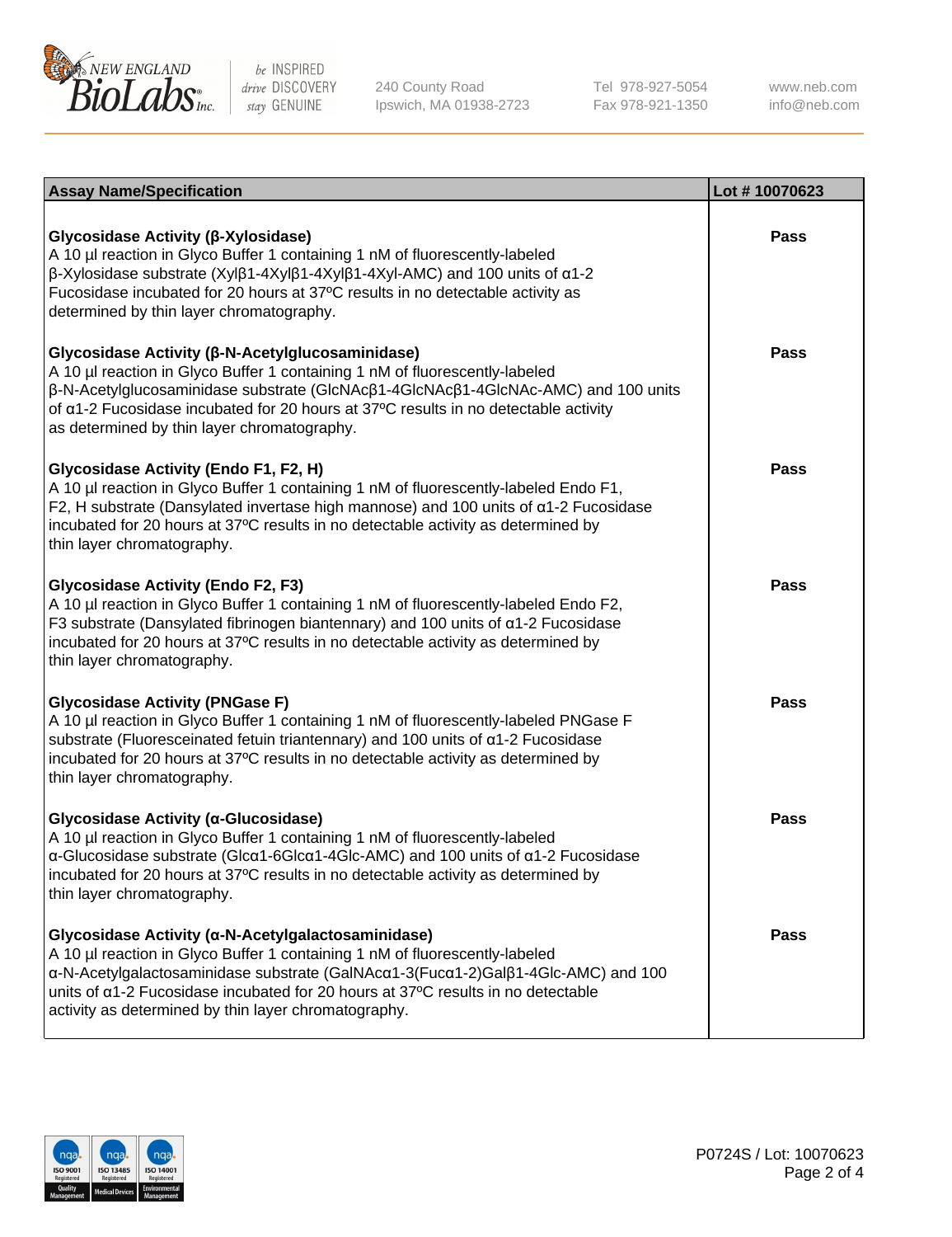

240 County Road Ipswich, MA 01938-2723 Tel 978-927-5054 Fax 978-921-1350

www.neb.com info@neb.com

| <b>Assay Name/Specification</b>                                                                                                                                                                                                                                                                                                                            | Lot #10070623 |
|------------------------------------------------------------------------------------------------------------------------------------------------------------------------------------------------------------------------------------------------------------------------------------------------------------------------------------------------------------|---------------|
| Glycosidase Activity (α-Neuraminidase)<br>A 10 µl reaction in Glyco Buffer 1 containing 1 nM of fluorescently-labeled<br>α-Neuraminidase substrate (Neu5Acα2-3Galβ1-3GlcNAcβ1-3Galβ1-4Glc-AMC) and 100 units<br>of $\alpha$ 1-2 Fucosidase incubated for 20 hours at 37°C results in no detectable activity<br>as determined by thin layer chromatography. | <b>Pass</b>   |
| Glycosidase Activity (α1-3 Fucosidase)<br>A 10 µl reaction in Glyco Buffer 1 containing 1 nM of fluorescently-labeled<br>α-Fucosidase substrate (Fucα1-3Galβ1-4GlcNAcβ1-3Galβ1-4Glc-AMC) and 100 units of<br>a1-2 Fucosidase incubated for 20 hours at 37°C results in no detectable activity as<br>determined by thin layer chromatography.               | <b>Pass</b>   |
| Glycosidase Activity (α1-3 Galactosidase)<br>A 10 µl reaction in Glyco Buffer 1 containing 1 nM of fluorescently-labeled<br>α-Galactosidase substrate (Galα1-3Galβ1-4GlcNAc-AMC) and 100 units of α1-2<br>Fucosidase incubated for 20 hours at 37°C results in no detectable activity as<br>determined by thin layer chromatography.                       | <b>Pass</b>   |
| Glycosidase Activity (α1-3 Mannosidase)<br>A 10 µl reaction in Glyco Buffer 1 containing 1 nM of fluorescently-labeled<br>α-Mannosidase substrate (Μanα1-3Μanβ1-4GlcNAc-AMC) and 100 units of α1-2 Fucosidase<br>incubated for 20 hours at 37°C results in no detectable activity as determined by<br>thin layer chromatography.                           | <b>Pass</b>   |
| Glycosidase Activity (a1-6 Galactosidase)<br>A 10 µl reaction in Glyco Buffer 1 containing 1 nM of fluorescently-labeled<br>α-Galactosidase substrate (Galα1-6Galα1-6Glcα1-2Fru-AMC) and 100 units of α1-2<br>Fucosidase incubated for 20 hours at 37°C results in no detectable activity as<br>determined by thin layer chromatography.                   | <b>Pass</b>   |
| Glycosidase Activity (α1-6 Mannosidase)<br>A 10 µl reaction in Glyco Buffer 1 containing 1 nM of fluorescently-labeled<br>α-Mannosidase substrate (Μanα1-6Μanα1-6(Μanα1-3)Man-AMC) and 100 units of α1-2<br>Fucosidase incubated for 20 hours at 37°C results in no detectable activity as<br>determined by thin layer chromatography.                     | <b>Pass</b>   |
| Glycosidase Activity (β-Mannosidase)<br>A 10 µl reaction in Glyco Buffer 1 containing 1 nM of fluorescently-labeled<br>$\beta$ -Mannosidase substrate (Man $\beta$ 1-4Man $\beta$ 1-4Man-AMC) and 100 units of $\alpha$ 1-2 Fucosidase<br>incubated for 20 hours at 37°C results in no detectable activity as determined by<br>thin layer chromatography.  | Pass          |
| Glycosidase Activity (β-N-Acetylgalactosaminidase)                                                                                                                                                                                                                                                                                                         | <b>Pass</b>   |